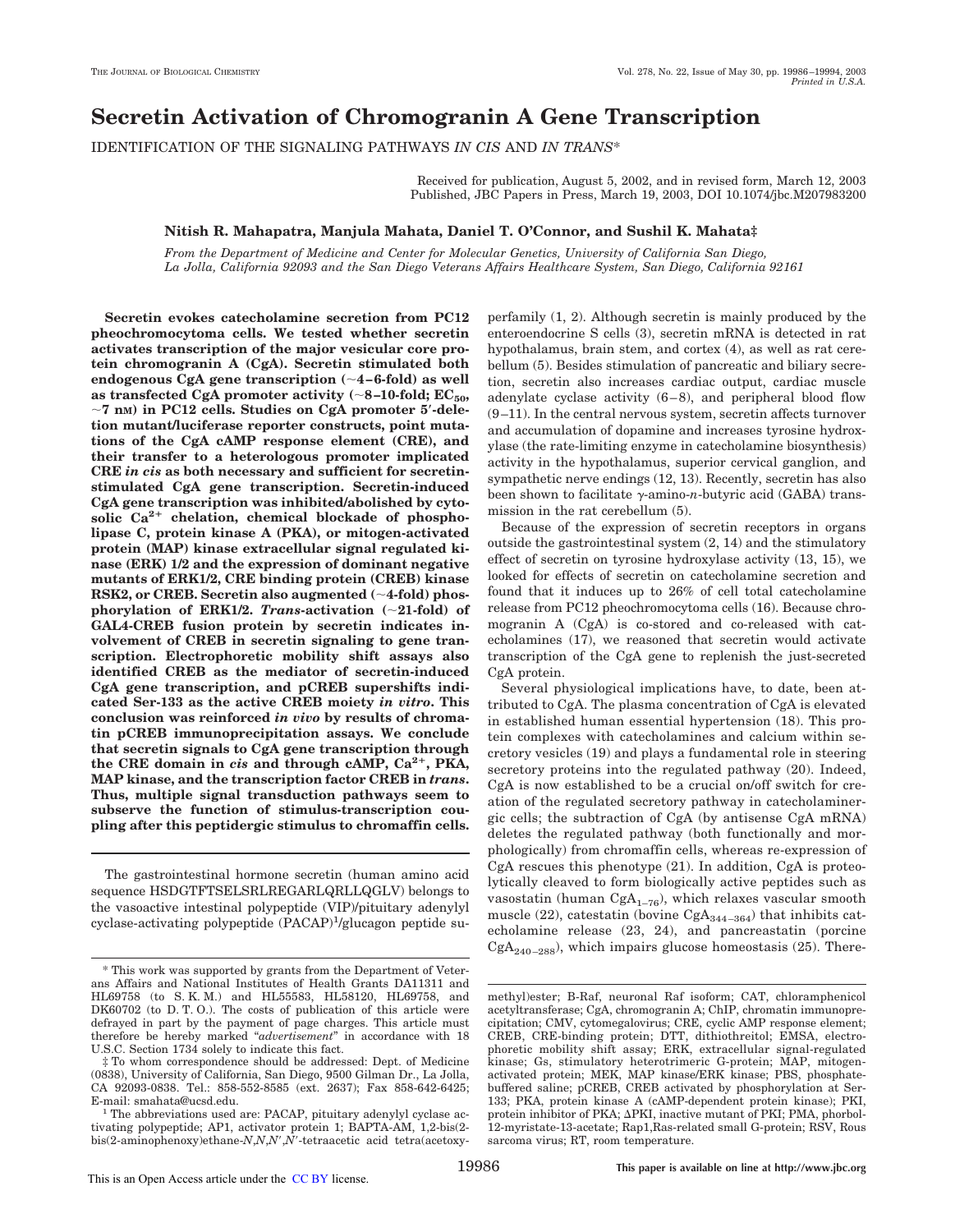fore, transcriptional regulation of CgA by secretin may modulate various physiological events.

We found that secretin stimulated both endogenous CgA gene transcription as well as transfected CgA promoter activity  $(EC_{50}$ , ~7 nm) in PC12 cells. The present communication describes the *cis* and *trans* signaling determinants of CgA gene transcription in response to secretin.

#### MATERIALS AND METHODS

*Cell Culture—*Early passage (passage 8–12) rat pheochromocytoma PC12 cells (26) were used in this study. The cells were grown in Dulbecco's modified Eagle's medium/high glucose medium supplemented with 5% heat-inactivated fetal bovine serum, 10% heat-inactivated horse serum, 100 units/ml penicillin G, and 100  $\mu$ g/ml streptomycin (Invitrogen) at 37 °C, 6%  $CO_2$ , in 10-cm or 12-well plates.

*Northern Blots for CgA mRNA—*PC12 cells were treated with secretin  $(1 \mu M)$  *versus* mock for 1–24 h. Total RNA was isolated by guanidinium thiocyanate extraction (RNAzolB; TelTest, Friendswood, TX). RNAs  $(10-20 \mu g)$  were size-fractionated on denaturing  $1\%$  agaroseformaldehyde gels, transferred to nitrocellulose membranes, and fixed with ultraviolet irradiation (StrataLinker; Stratagene, La Jolla, CA). The integrity of the RNA was judged by the appearance of 28 and 18 S rRNA bands on the ethidium bromide-stained gel. The blots were prehybridized, hybridized, and washed as described (27).

Random primer-labeled cDNA probes were a 1.6-kbp rat CgA cDNA (28) and a 381-bp mouse cyclophilin cDNA (29) used as a normalizing probe for a "housekeeping" (constitutively expressed) mRNA. Expression of mRNAs was quantified using the NIH image (version 1.62) software and normalized to cyclophilin gene expression.

*CgA Promoter-Reporter Constructs and Expression Plasmids—*Progressive 5--deletion mutant constructs of CgA are numbered relative to the transcription initiation (cap) site as  $+1$ . For example, pXP1133 contains 1133 bp of the mouse CgA promoter fused to a luciferase reporter in the promoterless luciferase reporter vector pXP1. Generation of deletion as well as site-directed mutant constructs of CgA was described previously (30, 31). pRSV-protein kinase A inhibitor (PKI) is the expression plasmid for the heat-stable inhibitor of cAMP-dependent protein kinase A;  $pRSV\Delta PKI$  expresses the inactive PKI mutant (32). Richard A. Maurer (University of Iowa, Iowa City, IA) kindly supplied these plasmids. We obtained the following plasmids: a dominant negative point mutant of human ERK1 (K71R), subcloned into the cytomegalovirus (CMV) promoter-driven pCMV5 expression vector (33) from J. K. Westwick (University of North Carolina, Chapel Hill, NC); a dominant negative point mutant of a hemagglutinin epitope-tagged murine RSK2 (HA-RSK2; K100R), subcloned into the adenovirus major late promoter-driven pMT2 expression vector (34), from Michael E. Greenberg (Harvard Medical School, Boston, MA); and a dominant negative point mutant (KCREB; R287L) of the human cyclic AMPresponse element-binding protein (CREB) subcloned into the Rous sarcoma virus (RSV) promoter-driven pRC expression vector (35), from Richard H. Goodman (Vollum Institute, Oregon Health Sciences University, Portland, OR).

*Transient Transfection*/*Co-transfection—*Supercoiled plasmid DNA was used in transient transfection/co-transfection studies. Plasmids were purified on columns (Qiagen Inc., Chatsworth, CA) and transfected using the polycationic method (Superfect; Qiagen Inc.) as described previously (27, 36, 37). PathDetect® CREB *trans*-reporting system plasmids, *i.e.* pFR-Luc (reporter plasmid), pFA2-CREB (fusion *trans*-activator plasmid), pFC2-dbd (negative control plasmid), and pFC-PKA (positive control plasmid), were obtained from Stratagene. In case of co-transfections when the reporter or *trans*-activator plasmid did not total the requisite amount of DNA, the balance was composed of supercoiled pBluescript (Stratagene) (27). Four to five hours after transfections, PC12 cells were treated with human secretin  $(1 \mu M)$ either alone or in combination with chemical inhibitors for 16–18 h before harvesting for luciferase assay as described previously (27). To control for transfection efficiency, in some experiments we co-transfected with the neutral promoter/reporter plasmid pRSV-CAT, as described previously (27). In this plasmid, the RSV long terminal repeat drives the expression of the bacterial chloramphenicol acetyltransferase (CAT) reporter. CAT activity was measured by transfer of [ <sup>14</sup>C]acetyl groups from acetyl-CoA to chloramphenicol, as described previously (27).

*Quantitative Determination of pERK1*/*2—*To test whether secretin induces MAP kinase (ERK1/2) activity, we quantitatively determined  $pERK1/2$  in the PC12 cell lysate in response to secretin  $(1 \mu)$  *versus* mock using the pERK1/2 TiterZyme® enzyme immunometric assay (EIA) kit (Assay Designs, Inc., Ann Arbor, MI). In brief, PC12 cells in 12-well tissue culture plates were treated with secretin  $(1 \mu M)$  for 5–160 min followed by washing once with ice-cold PBS and lysis in 300  $\mu$ l of 10  $mm$  HEPES (pH 7.4), 50 mM  $\beta$ -glycerophosphate, 70 mM NaCl, 2 mM EDTA, and 1% SDS. The cell lysates were diluted 1:100 in the assay buffer, and 100  $\mu$ l of the diluted lysates were applied to the microtiter plate coated with a monoclonal antibody to phosphorylated ERK and incubated at room temperature (RT) for 1 h with shaking. Then, the microtiter plate was washed four times with wash buffer and incubated with a rabbit polyclonal antibody to pERK (that binds to the captured pERK on the plate) at RT for 1 h with shaking. After the excess antibody was washed out, the plate was incubated with a donkey anti-rabbit IgG conjugated to horseradish peroxidase (that binds to the rabbit polyclonal antibody) for 30 min with shaking followed by washing out the excess conjugate and incubation with the substrate solution containing 3,3-,5,5--tetramethylbenzidine and hydrogen peroxide for 15 min. The reaction was stopped by the addition of 1N HCl and the optical densities (OD) of the samples were measured at 450 nm. The OD values were converted to pg/ml of pERK by comparing with those for the recombinant pERK standards.

*Preparation of Nuclear Extracts—*PC12 cells grown on 10-cm tissue culture dishes were treated with secretin  $(1 \mu M)$  *versus* mock for 10 min, and nuclear extracts were prepared by the procedure of Andrews and Faller (38). Briefly, cells were washed once with PBS, scraped off the dishes, collected in 2 ml of ice-cold PBS, and centrifuged at 500 rpm and  $4^{\circ}$ C for 3 min. The cell pellet was resuspended in 400  $\mu$ l of ice-cold buffer (10 mm HEPES-KOH at pH 8.0, 1.5 mm  $MgCl<sub>2</sub>$ , 10 mm KCl, 0.5 mM dithiothreitol, and 0.2 mM phenylmethylsulfonyl fluoride), incubated on ice for 10 min, and centrifuged at 14,000 rpm (4 °C) for 5 min. The pellet containing nuclei was resuspended in 200  $\mu$ l of nuclear extraction buffer (20 mM HEPES-KOH at pH 8.0, 25% glycerol, 420 mM NaCl, 1.5 mm  ${ {\rm MgCl}_2}$ , 0.2 mm EDTA, 0.5 mm dithiothreitol, and 0.2 mm phenylmethylsulfonyl fluoride) and kept on ice for 30 min. The nuclear extracts were then separated from the debris by centrifugation at 14,000 rpm (4 °C) for 10 min and stored at  $-70$  °C in aliquots until use. Protein concentrations of the nuclear extracts were measured by the Bio-Rad protein assay reagent.

*Synthesis and Labeling of Oligonucleotides—*Single-stranded mouse CgA CRE (5'-TCCTATGACGTAATTTCC-3'; CRE sequence in bold) and mutated CgA CRE (5'-TCCTATGA-GTAATTTCC-3'; deletion of C from the CRE sequence is shown by a hyphen) oligomers and their complementary strands were synthesized and PAGE-purified by Genset (San Diego, CA) at the concentrations of 80 pmol/ $\mu$ l. Oligomers and their complementary strands  $(2 \mu l \text{ each})$  were mixed with 60  $\mu l$  of water and 20  $\mu$ l of 100 mm Tris-HCl (pH 7.5), 100 mm  $\mathrm{MgCl}_2$ , and 10 mm dithiothreitol and annealed by heating at 90 °C for 5 min, followed by cooling down to RT such that the final concentration of the oligomer was  $2 \text{ pmol}/\mu$ l.

Double-stranded oligomers  $(2 \mu l \text{ each})$  were end-labeled with 10  $\mu$ Ci of [ $\gamma$ -<sup>32</sup>P]ATP (3000 Ci/mmol, PerkinElmer Life Sciences) using T4 polynucleotide kinase (Promega, Madison, WI) in a  $10$ - $\mu$ l reaction mixture. The reaction was terminated by adding  $1 \mu$  of 0.5 M EDTA. The radiolabeled oligomers were purified by Nuc Trap probe purification columns (Stratagene) in  $100-150$   $\mu$ l of Tris-EDTA buffer.

*Electrophoretic Mobility Shift Assay (EMSA)*—For EMSAs, 2 μg of nuclear protein extract were incubated in binding buffer (10 mM Tris-HCl at pH 7.5, 50 mm NaCl, 1 mm  $MgCl<sub>2</sub>$ , 0.5 mm EDTA, 0.5 mm dithiothreitol, 0.05  $\mu$ g/ $\mu$ l poly(dI-dC), and 5% glycerol) for 10 min at RT. The mixtures were then incubated with 20 fmol of radiolabeled oligos for 20 min at RT before being applied to 5% non-denaturing polyacrylamide gels that were run at 150 V in  $0.5 \times$  Tris borate/EDTA (TBE) buffer at 4 °C. The gels were fixed, dried, and exposed to Kodak Biomax MS films with Kodak Biomax Transcreen HE intensifying screen (Eastman Kodak, Rochester, NY) at  $-70$  °C. For competition experiments, the nuclear extracts were incubated with 10-, 30-, or 90-fold molar excess of the cold (unlabeled) oligomers having identical or different sequences than the radiolabeled oligomer for 10 min at RT in the binding buffer prior to addition of the labeled oligo.

The following antibodies from Santa Cruz Biotechnology (Santa Cruz, CA) were used in the supershift assays: anti-CREB-1 (24H4B) (mouse monoclonal antibody that specifically reacts with CREB-1 p43); anti-pCREB-1 (affinity purified goat polyclonal antibody that recognizes serine-133 phosphorylated CREB-1, CREM-1 and ATF-1); and anti-AP2 $\alpha$  (affinity purified rabbit polyclonal antibody). Supershift studies were carried out by the addition of the radiolabeled oligomers, followed by the addition of  $1 \mu$  of an antibody with the nuclear extract and incubation for 1 h at  $4^{\circ}$ C. The reaction mixtures were then elec-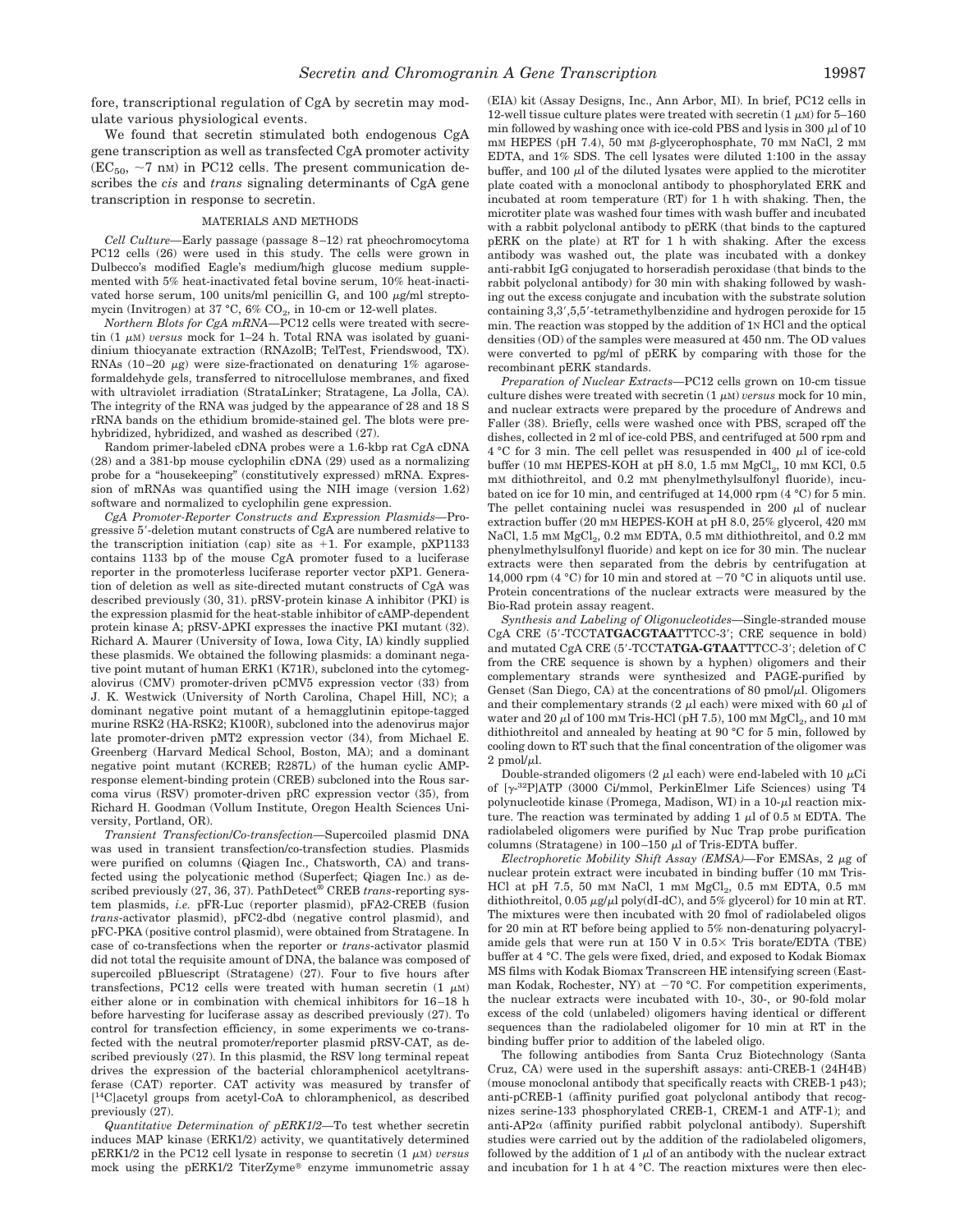trophoresed, and the gel was dried and autoradiographed as mentioned above.

*Chromatin Immunoprecipitation (ChIP) Assay—*Immunoprecipitation of transcriptionally active chromatin was performed using the ChIP assay kit from Upstate Biotechnology (Lake Placid, NY). In brief, PC12 cells treated with  $1 \mu$ M secretin (*versus* mock) for 30 min were then incubated with 1% formaldehyde for 10 min at 37 °C to cross-link proteins to chromatin *in vivo*. The cells were washed with ice-cold PBS containing a protease inhibitor mixture (Sigma P8340; 10  $\mu$ l/ml) and then lysed in buffer (0.1% TritonX-100, 10 mM KCl, and 10 mM Tris, pH 8); the lysate was passed through a 30-gauge needle four to five times, and chromatin was fragmented between nucleosomes by the 4-base (5'-GATC-3') cutter *Sau3AI* (0.2 units/ $\mu$ l at 37 °C for 20 min) and then centrifuged at  $\sim$ 15,000  $\times$  g for 10 min at 4 °C. The supernatant was pre-cleared with a salmon sperm DNA/protein A-agarose 50% slurry to reduce nonspecific background. Immunoprecipitation was carried out on the supernatant using immunoaffinity-purified rabbit anti-phospho-CREB (Upstate Biotechnology), affinity-purified rabbit antibody to CREB-1 (Santa Cruz Biotechnology), or normal rabbit (pre-immune) IgG as a negative control (Santa Cruz Biotechnology) for reaction overnight at 4 °C. Fresh salmon sperm DNA/Protein A-agarose 50% slurry was added, and, after incubation (1 h at 4 °C), the immunocomplex was pelleted, washed 4 times, eluted by  $1\%$  SDS/0.1 M  $\mathrm{NaHCO}_3$ , and subjected to reversal of cross-linking by heating in 0.2 M NaCl at 65 °C for 4 h, followed by proteinase K digestion at 45 °C for 1 h. The DNA was subsequently extracted with phenol/chloroform and then chloroform/ isoamyl alcohol and precipitated with ethanol in the presence of  $20$ - $\mu$ g glycogen carriers. The DNA pellet was dissolved in 30  $\mu$ l of sterile water.

The immunoprecipitated DNA samples were analyzed by PCR using the primers 5'-ACGGAAGGGATGTGAGGCTC-3' (forward primer at -274/-255 bp), and 5'-TGGTGGCAGTGGCGGTGATG-3' (backward primer at  $+38/-19$  bp) which encompass the CRE region (at  $-69/$ 62bp) of the rat chromogranin A promoter. As a control for nonspecific binding with the antibodies, the immunoprecipitated DNA was also subjected to PCR using primers outside the CRE region, *i.e.* 5'-GGAAACCAACCAGGAAGCAAG-3' (forward primer at -795/-775 bp), and 5'-AAGTAAGGCAGGTAGCAGTGGGAG-3' (backward primer at  $-613/-636$  bp). The extracted DNA from the chromatin fragments before antibody precipitation was used as a positive control ("input DNA"). To ensure that the PCR amplification was in the linear range, reactions with different amounts of input DNA samples (both mockand secretin-treated) were carried out for various (typically 10–40) cycles; a linear range of amplification occurred at  $\sim$  25 cycles. The PCR products were separated on 1.5% agarose gel, which was stained by ethidium bromide, photographed, and quantified by scanning transmission densitometry (results expressed as (arbitrary) densitometric units) using the NIH-Image (version 1.62) software.

*Peptides and Chemicals—*Human secretin (HSDGTFTSELSRLRE-GARLQRLLQGLV) was purified to >97% homogeneity by reverse phase, high performance liquid chromatography (RP-HPLC), and obtained either from Peninsula Laboratories (Belmont, CA) or Calbiochem. H89, ω-conotoxin GVIA, ω-agatoxin, ω-conotoxin MVIIC, bepridil, chelerythrine, Gö6983, BAPTA-AM, U-73122, PD98059, and 5-Iodotubercidin were obtained from Calbiochem, and nifedipine was obtained from Sigma.

*Data Presentation and Statistical Analysis—*Secretin potency on transcription was estimated as the  $EC_{50}$  value (concentration required to give half-maximal effect), using the program KaleidaGraph 228 (Synergy/Abelbeck Software, Reading, PA). Transfection experiments were repeated at least three times with three wells per condition in each experiment. Results are expressed as mean  $\pm$  S.E. Descriptive and inferential statistics were performed with the program InStat (Graph-Pad Software, San Diego, CA). Student's *t* tests or analysis of variance (ANOVA) tests followed by Student-Newman-Keuls multiple comparison tests were used, as appropriate. Significance was determined at the  $p \leq 0.05$  levels.

#### RESULTS

*Activation of Endogenous CgA Gene Transcription in Response to Secretin—*We have already established secretin as an effective chromaffin cell secretagogue (16). Because CgA is co-stored and co-released with catecholamines in response to secretagogues, we tested whether secretin activates transcription of the endogenous CgA gene. Northern blot results revealed that secretin significantly stimulated steady-state CgA



FIG. 1. **Activation of endogenous CgA gene transcription in response to secretin.** PC12 cells were treated with  $1 \mu$ M secretin for the indicated times. Cells were harvested, and CgA mRNA levels were analyzed by Northern blot. Densitometric values of steady-state mRNAs for CgA were normalized to values obtained from cyclophilin (housekeeping gene) mRNA, and the ratios were recorded.

mRNA level by  $\sim$ 1.8-fold in 1 h, reaching  $\sim$ 6.2-fold stimulation after 24 h of treatment (Fig. 1).

*Transactivation of a Transfected CgA Promoter by Secretin—* PC12 cells were transfected with the CgA promoter/luciferase reporter construct pXP1133, which contains 1133 bp of the mouse CgA promoter upstream of the cap (transcriptional start) site, driving a luciferase reporter. Cells were treated with logarithmically ascending doses of secretin  $(0.0001-1 \mu M)$ , starting 5 h after transfection, and harvested for luciferase assay 16–18 h after treatment. Secretin dose-dependently increased CgA promoter activity (up to a maximum of 10-fold), with an  $EC_{50}$  of  $\sim$ 7 nm (Fig. 2*A*).

*Identification of Secretin-responsive domain(s) Within the CgA Promoter—*To identify secretin-responsive domains within the CgA promoter, we tested the effects of secretin on a series of 5'-promoter deletion/reporter constructs. Secretin induction of CgA promoter activity dropped dramatically (by  $\sim$ 96%) upon deletion of the  $-77$  to  $-62$  bp domain upstream of the cap site. This region contains a functional cyclic AMP response element (5'-(-71bp)TGACGTAA(-64bp)-3'), indicating that secretin activates CgA gene transcription via the CRE (Fig. 2*B*). To confirm involvement of the CRE, we transfected PC12 cells with several site-directed mutant constructs within the CRE region and treated them with secretin  $(1 \mu M)$ , starting 5 h after transfections and continuing for 16–18 h. Mutations within the CRE region (M12, M13, and M41) profoundly (by  $\sim 94-96\%$ ) diminished the secretin effect (Fig. 2*C*). By contrast, pointconversion of the mouse CgA CRE (TGACGTAA) to a classic consensus CRE (TGACGTCA; mutant M14) preserved the response to secretin (Fig. 2*C*). To control for transfection efficiency, we co-transfected PC12 cells with the neutral promoter/ reporter plasmid pRSV-CAT, as described under "Materials and Methods." Transfer of the CgA CRE (TGACGTAA) or a consensus CRE (TGACGTCA) onto a previously unresponsive heterologous thymidine kinase (TK) promoter, followed by secretin  $(1 \mu M)$  treatment, resulted in a secretin stimulatory effect on CgA gene transcription (Fig. 2*D*). Of note, this stimulatory effect of secretin was abolished when CgA CRE-mutant (TGA-GTAA) was transferred to the thymidine kinase promoter (Fig. 2*D*).

*Effect of Chemical Blockade of Protein Kinase A (PKA), Overexpression of a PKA Inhibitor Plasmid, or Inhibition of Protein Kinase C (PKC) on Secretin-induced Transcription of the CgA Gene—*To investigate secretin signaling through the PKA pathway, PC12 cells were transfected with a CgA promoter/luciferase reporter construct (pXP1133), and treated with a chemical inhibitor of PKA  $(H-89;10-20 \mu)$  either alone or in combination with secretin  $(1 \mu M)$  for 18 h. PKA inhibition dose-dependently diminished the secretin response of CgA gene transcription (Fig. 3*A*). Furthermore, co-transfection of an expression plasmid for the PKA inhibitor PKI (pRSV-PKI) with the CgA promoter/luciferase reporter construct dose-dependently blocked (up to 72%) secretin-induced transcription of the CgA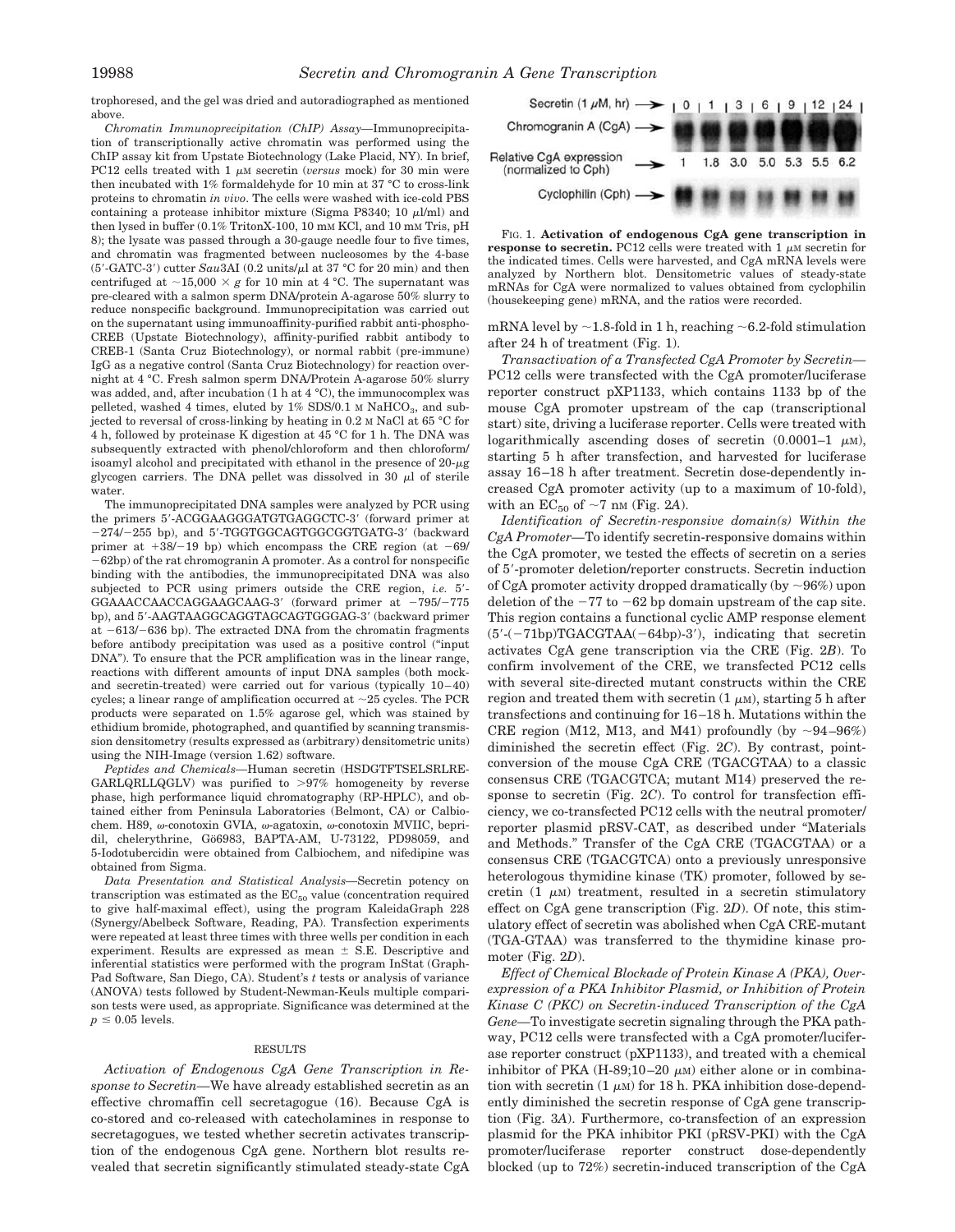

Synthetic CRE-TK luciferase reporters

FIG. 2. **Transactivation of a transfected CgA promoter by secretin.** PC12 cells were transfected either with a CgA promoter/luciferase reporter construct (pXP1133) or a series of progressive 5'-deletion mutant constructs treated with secretin  $(0.0001-1 \mu M)$  5 h after transfections. Cells were harvested 16–18 h after treatment for luciferase assay. *A*, dose-response study. *RLU*, relative light unit. *B*, identification of secretin-responsive domain(s) within the CgA promoter. The CRE in this promoter lies at  $(-71 \text{ bp})5'$ -TGACGTAA-3'( $-64 \text{ bp}$ ). *C*, involvement of CRE in secretin response to CgA gene transcription. *M12* and *M41*, single base deletion mutations within CRE; *M13*, six base changes within CRE; *M14*, single base change in CgA CRE to a perfect CRE. *D*,

gene (Fig. 3*B*). By contrast, overexpression of the protein kinase inhibitor inactive mutant  $\Delta$ PKI dose-dependently reversed PKI-induced inhibition of secretin-activated CgA gene transcription (Fig. 3*C*). These data clearly suggest an involvement of PKA in secretin signaling to CgA gene transcription. In contrast, chemical inhibition of PKC  $(10 \mu)$  chelerythrine, 10  $\mu$ M Gö6983, or pretreatment with 200 nm phorbol-12-myristate-13-acetate (PMA) for 16 h failed to modulate secretin-induced CgA gene transcription (data not shown).

*Role of Ca2 in Secretin-induced CgA Gene Transcription—*It is now well established that  $Ca^{2+}$  plays a pivotal role in secretagogue-induced neuronal gene transcription (39–41). Therefore, we tested the role of extracellular as well as intracellular  $Ca<sup>2+</sup>$  in secretin-induced CgA gene transcription. Chemical inhibition of L (nifedipine, 10  $\mu$ m), N ( $\omega$ -conotoxin GVIA, 1  $\mu$ m), P ( $\omega$ -agatoxin, 0.5  $\mu$ M), Q ( $\omega$ -conotoxin MVIIC, 0.5  $\mu$ M), or T  $(bepridil, 10 \mu M)$  types of calcium channels produced no significant blockade of transcription (data not shown). However, secretin-induced CgA gene transcription was distinctly inhibited  $(-61%)$  by a blockade of nonspecific plasma membrane  $Ca^{2+}$  channels (by ZnCl<sub>2</sub>, 200  $\mu$ M) (Fig. 4A).

Because secretin-induced catecholamine secretion relies upon  $Ca^{2+}$  release from intracellular stores,<sup>2</sup> we tested CgA gene transcription in the presence of the cytosolic  $Ca^{2+}$  chelator BAPTA-AM (50  $\mu$ m) (Fig. 4*B*) and found a marked (~50%) inhibition of secretin-stimulated CgA gene transcription. The inhibition of phospholipase C (PLC) by 20  $\mu$ M U73122 also resulted in  $~62\%$  inhibition of secretin-induced CgA gene transcription, further implicating  $Ca^{2+}$  release from intracellular stores (Fig. 4*C*).

*Involvement of the Mitogen-activated Protein (MAP) Kinase Pathway in Secretin Signaling to Transcription of the CgA Gene—*MAP kinase pathways are known to mediate peptidergic signaling to gene transcription (42). PC12 cells were transfected with a CgA promoter/luciferase reporter construct (pXP1133) and treated with chemical inhibitors of MEK (43) (PD98059, 2–50  $\mu$ M) or ERK (44) (5-iodotubercidin, 0.1–2  $\mu$ M) either alone or in combination with secretin  $(1 \mu M)$  for 18 h. Secretin response to transcription was dose-dependently inhibited (up to  $~61\%$ ) by PD98059 (Fig. 5*A*). Chemical blockade of ERK by 5-iodotubercidin caused almost complete abolition  $(\sim 87\%)$  of secretin-induced transcription of the CgA gene (Fig. 5*B*).

Profound  $(\sim 72-85%)$  inhibition of secretin-induced transcription of the CgA gene after over-expression of dominant negative mutants of ERK1 or ERK2 (Fig. 5*C*) also implicates the MAP kinase pathway in secretin signaling to CgA gene transcription. In addition, suppression of secretin-induced CgA gene transcription following over-expression of a dominant negative mutant of CREB kinase (RSK2) indicates RSK2 as the downstream signaling molecule to ERK (Fig. 5*C*).

To further support the involvement of MAP kinase, we quantitatively estimated the concentration of phosphorylated ERK1/2 in response to secretin. Secretin augmented the phosphorylation of ERK1/2 by  $\sim$ 2-fold at 5 min, and the phosphorylation reaches a maximum of 4-fold at 10 min (Fig. 6). The secretin-induced phosphorylation of ERK1/2 was sustained at least up to 160 min of treatment (Fig. 6).

<sup>2</sup> N. R. Mahapatra, M. Mahata, D. T. O'Connor, and S. K. Mahata, unpublished observations.

transfer of CRE and its mutants to a heterologous thymidine kinase (*TK*) promoter. To control for transfection efficiency, in some experiments we co-transfected PC12 cells with the neutral promoter/reporter plasmid pRSV-CAT and measured ratios of luciferase/CAT activities (see "Materials and Methods").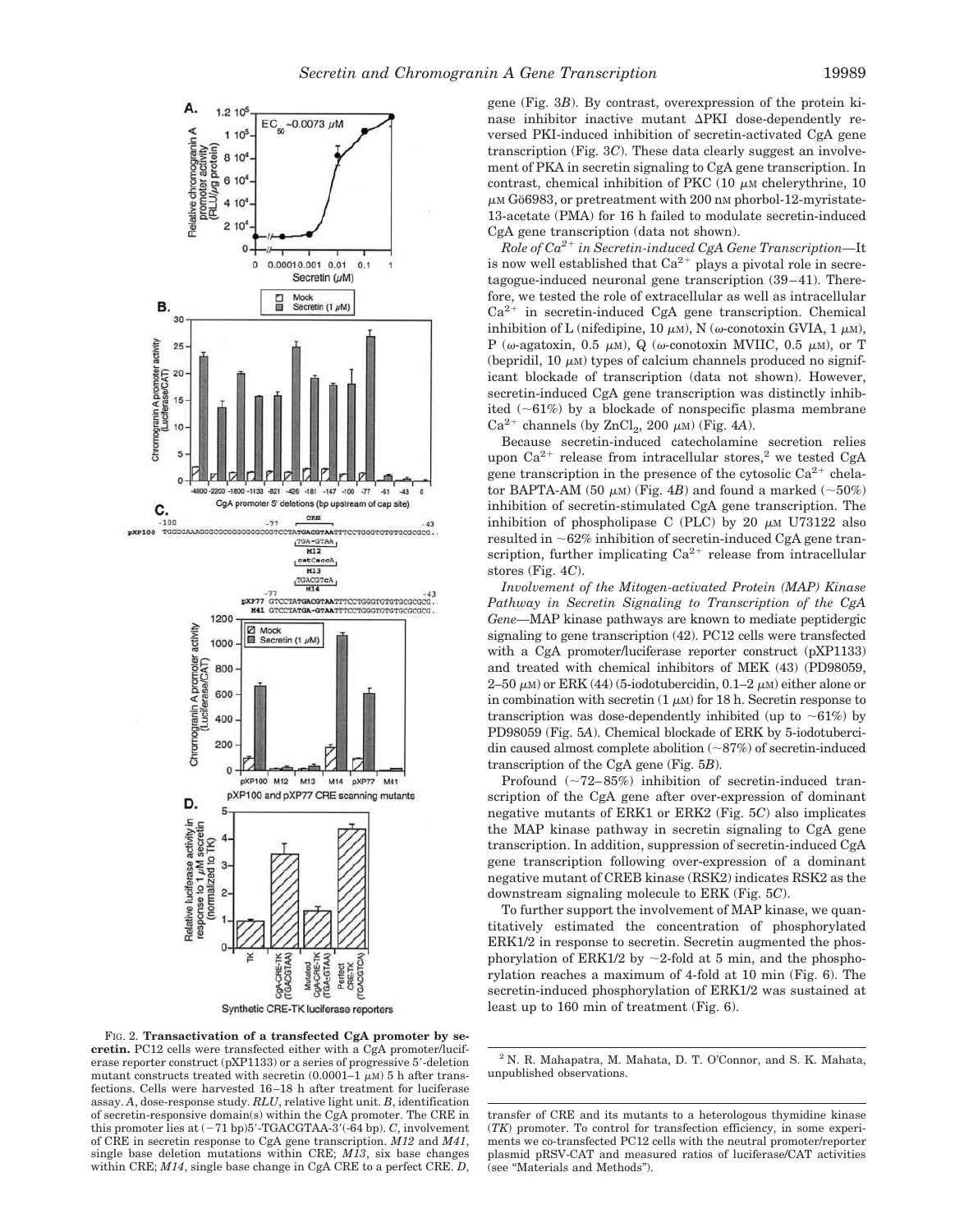



FIG. 3. **Effects of the chemical blockade of PKA and overexpression of a PKA inhibitor plasmid on secretin-induced transcription of the CgA gene.** PC12 cells were transfected either with a 1133-bp CgA promoter/luciferase reporter construct or co-transfected with the PKA inhibitor plasmid PKI. Cells were also co-transfected with a mutant PKI,  $\Delta$ PKI. Transfected cells were treated with chemical inhibitors of PKA (H-89, 10–20  $\mu$ M) either alone or in combination with secretin  $(1 \mu M)$  for 18 h before harvesting for luciferase assay. Cotransfected cells were treated with secretin  $(1 \mu M)$  *versus* mock for 18 h before harvesting for luciferase assay. *A*, chemical blockade of PKA. *B*, overexpression of the PKA inhibitor plasmid PKI. *C*, overexpression of the PKI inhibitor plasmid  $\Delta$ PKI (1 to 4  $\mu$ g) in presence of PKI (1  $\mu$ g). Net CgA promoter activity is secretin-induced activity minus mock;  $*, p < 0.001, **, p < 0.0001.$ 

*Participation of CREB in Secretin Signaling to Gene Transcription—*PC12 cells were transfected with a fusion *trans*activator plasmid pFA2-CREB (where the human CMV immediate-early promoter drives constitutive expression of CREB), either alone or in combination with a positive control plasmid, pFC-PKA (where the human CMV immediate early promoter drives constitutive expression of the catalytic subunit of PKA). PC12 cells were also transfected with a negative control plas-

FIG. 4. Role of Ca<sup>2+</sup> in secretin-induced CgA gene transcrip**tion.** PC12 cells were transfected with CgA promoter/luciferase reporter construct (pXP1133), pre-treated with 200  $\mu$ m ZnCl<sub>2</sub> (*A*), 1 mm EGTA plus 50  $\mu$ M BAPTA-AM in Ca<sup>2+</sup>-free medium (*B*), or pre-treated with U-73122 (20  $\mu$ M) for 30 min before treatment with 1  $\mu$ M secretin (*C*). Cells were harvested 16–18 h after treatment for luciferase assay. *RLU*, relative light unit

mid pFC2-dbd (where the GAL4-DNA binding domain is under the control of the human CMV promoter). A luciferase reporter plasmid, pFR-Luc (where  $5 \times$  GAL4 binding elements are fused to the TATA box and the luciferase reporter), was co-transfected in accordance with the manufacturer's protocol. Transfected cells were treated with secretin  $(1 \mu)$  and harvested 18 h after treatment for luciferase assay. Secretin caused dramatic *trans*-activation  $(\sim 21$ -fold) of the GAL4-CREB fusion protein (Fig. 7*A*), indicating involvement of CREB in secretin signaling to gene transcription.

In another set of experiments, the CgA1133 plasmid was co-transfected with dominant negative mutants of CREB. Secretin-induced transcription of the CgA gene was substantially diminished following expression of dominant negative mutant of CREB (90%) (Fig. 7*B*).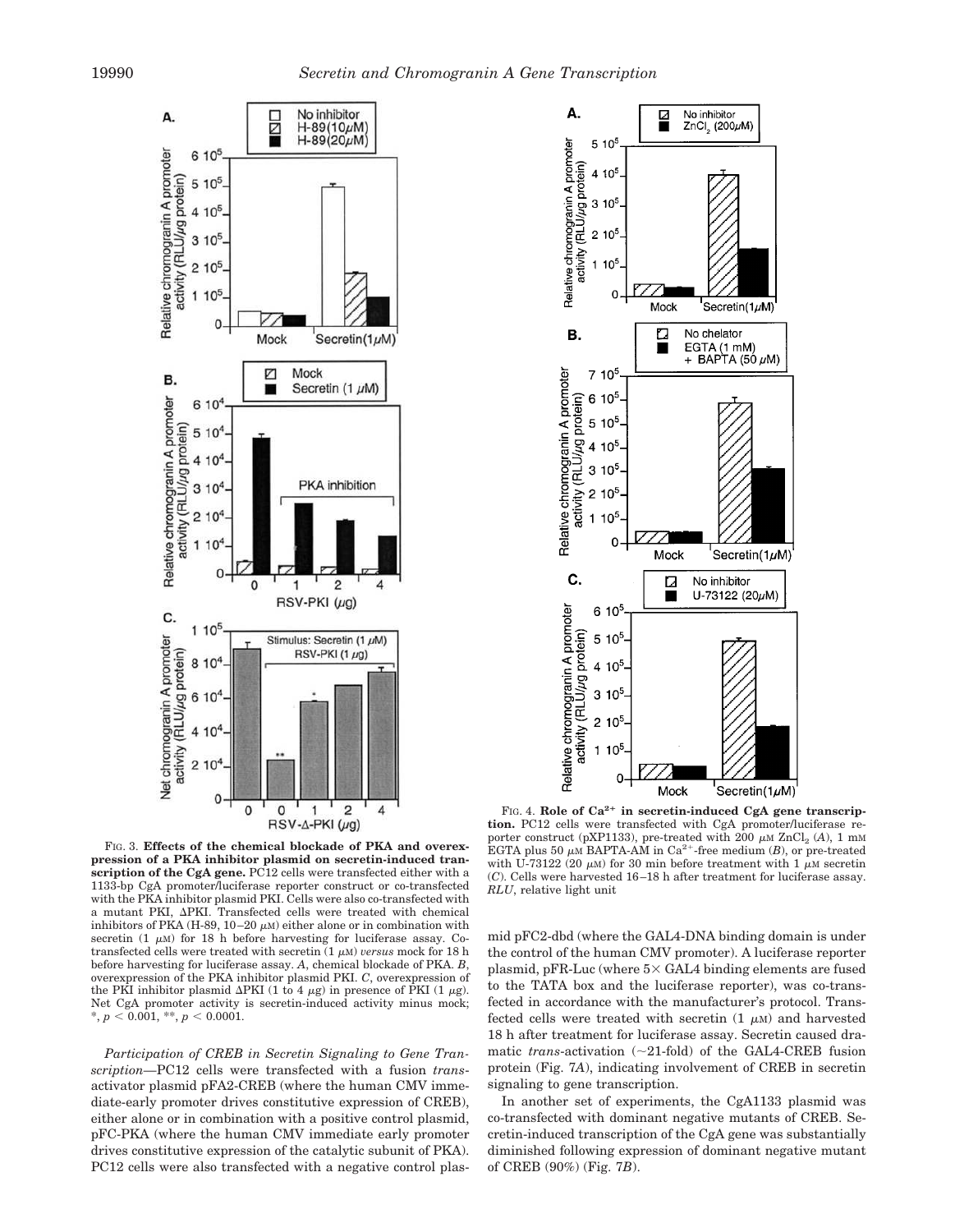

FIG. 5. **Involvement of the MAP kinase pathway in secretin signaling to transcription of the CgA gene.** PC12 cells were transfected with CgA promoter/luciferase reporter construct (pXP1133) and treated with chemical inhibitors of MEK (PD98059;  $2-50 \mu M$ ) (A) or ERK (5-iodotubercidin; 0.1  $\mu$ <sub>M</sub>) (*B*) either alone or in combination with secretin for 18 h. *C*, PC12 cells were transfected with CgA promoter/ luciferase reporter construct (pXP1133), co-transfected either with  $\triangle$ ERK1,  $\triangle$ ERK2, or  $\triangle$ RSK2 and treated with secretin  $(1 \mu)$  *versus* mock. Cells were harvested 16–18 h after treatment for luciferase assay. *RLU*, relative light unit

*Interaction of PC12 Nuclear Proteins with the CRE Binding Site in the CgA Promoter—*Although nuclear proteins extracted from PC12 cells formed a major complex with the radiolabeled CgA-CRE oligonucleotide (Fig. 8*A*, *lane 1*), the radiolabeled mutated CgA-CRE oligonucleotide did not form that DNAprotein complex (Fig. 8*A*, *lane 2*). This protein-DNA interaction was specific, because there was a dose-dependent reduction in the intensity of the complex when an increasing amount of the unlabeled competitor probe (10-, 30-, and 90-fold molar excess; Fig. 8*A*, *lanes 3–5*) was added to the binding reaction. In contrast, the mutated CgA-CRE oligonucleotide failed to abolish the major complex formation even at 90-fold molar excess (Fig. 8*A*, *lanes 6–8*).



FIG. 6. **Secretin-induced phosphorylation of ERK1/2.** PC12 cells were treated with secretin  $(1 \mu M)$  for 5–160 min and phosphorylated ERK1/2 was determined using the pERK1/2 TiterZyme® enzyme immunometric assay (EIA) kit.



FIG. 7. **Participation of CREB in secretin signaling to gene transcription.** *A*, PC12 cells were transfected with a fusion *trans*activator plasmid (pFA2-CREB) either alone or in combination with a positive control plasmid (pFC-PKA). A luciferase reporter plasmid (pFR-Luc) was co-transfected in each transfection in accordance with the manufacturer's protocol. *B*, PC12 cells were transfected with CgA promoter/luciferase reporter construct (pXP1133) and co-transfected with KCREB *versus* mock. Transfected cells were treated either with mock or secretin  $(1 \mu M)$  and harvested 18 h after treatment for luciferase assay. *RLU*, relative light unit

*Secretin Augments the Binding Activity of CREB to CgA-CRE and CREB Phosphorylation*—Secretin (1 μm; 10 min) augmented binding of PC12 nuclear proteins to the CgA-CRE oligomer, suggesting involvement of the CREB/ATF transcription factor family (Fig. 8*B*, *lanes 1* and *5*). To confirm the binding of a CREB/ATF protein to the CRE region, we performed supershift assays using an antibody that specifically recognizes CREB-1 and does not cross-react with other ATF/ CREB proteins (Fig. 8*B*, *lanes 2* and *6*) The higher binding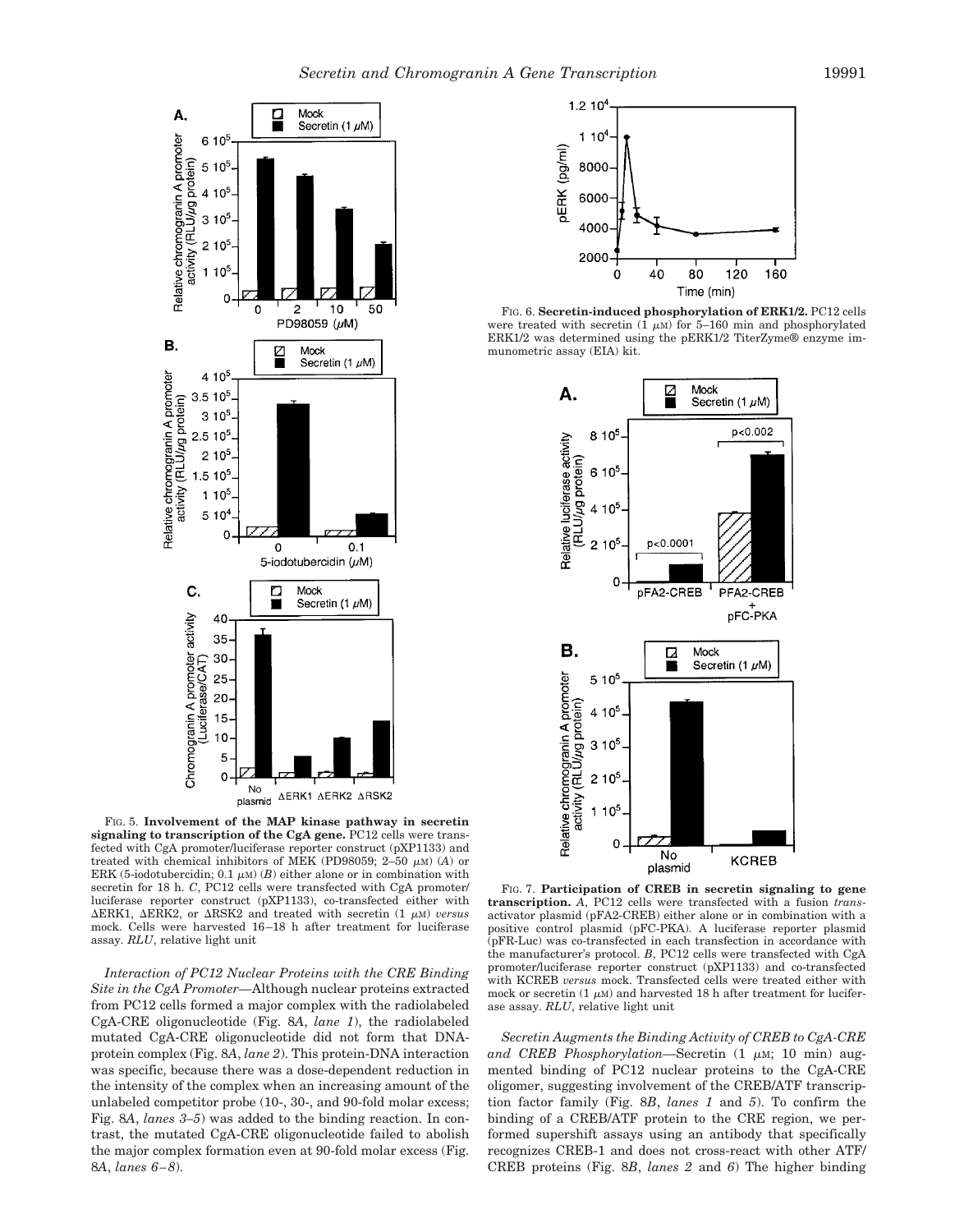

FIG. 8. **EMSA on PC12 nuclear proteins in the presence or absence of secretin.** *A*, competition experiment with the CgA-CRE and mutated CgA-CRE. Nuclear proteins extracted from PC12 cells were incubated with either the CgA-CRE or mutated CgA-CRE. Competition experiments were carried out in the presence of 10-, 30-, or 90-fold molar excess of the cold CgA-CRE or mutated CgA-CRE. *B*, EMSA supershift assay. Nuclear proteins were extracted from mock *versus* secretin-treated  $(1 \mu M)$  PC12 cells, which were incubated with the labeled double-stranded CgA-CRE oligonucleotide probe either alone or in the presence of anti-CREB-1, anti-AP2 $\alpha$ , or anti-pCREB-1.

activity of CREB-1 in the presence of secretin is shown by supershift of the major complex to a greater extent as compared with the untreated sample (Fig. 8*B*, *lanes 2* and *6*). As a negative control, anti-AP2 $\alpha$  failed to shift the DNA-protein complex (Fig. 8*B*, *lanes 3* and *7*). Because CRE-dependent *trans*-activation requires phosphorylation of CREB at serine 133, we also performed supershift assays using an antibody directed against the serine 133-phosphorylated CREB. Although secretin caused shifting of the phosphorylated CREB-CRE complex, the mock treatment resulted in a very little shifting of the protein-DNA complex (Fig. 8*B*, *lanes 4* and *8*).

*Secretin Up-regulates the in Vivo Binding of pCREB to the Endogenous CgA Promoter—*To examine whether CREB binding to the endogenous CgA promoter is altered by secretin treatment, we utilized ChIP assays. Formaldehyde crosslinked, fragmented chromatins were isolated from secretin- or mock-treated PC12 cells and then immunoprecipitated with anti-CREB-1 (raised against a peptide mapping near the carboxyl terminus of CREB-1) or an antibody specific for the serine 133-phosphorylated version of CREB (pCREB). DNA



FIG. 9. **ChIP assay shows up-regulation of CREB binding to rat CgA promoter in the context of chromatin by secretin.** Chromatin from PC12 cells treated with mock  $(lanes\ 2-5)$  *versus* 1  $\mu$ M secretin (*lanes 6–9*) was formaldehyde cross-linked, and the *Sau*3AI-fragmented chromatin was immunoprecipitated with anti-phospho-CREB (pCREB; Ser(P)-133) (*lanes 5* and *9*), anti-CREB-1 (*lanes 4* and *8*), or preimmune rabbit IgG as a negative control (*Lanes 3* and *7*). After de-crosslinking, the purified DNA fragments were subjected to PCR using primers to amplify a 312-bp segment spanning the CRE region of the promoter (*top panel*) or a 183-bp segment outside the CRE region of the promoter (*bottom panel*). *Input*, DNA (used as a positive control) from fragmented chromatin prior to immunoprecipitation (*both panels*, *lanes 2* and *6*). *Lane 10*, *both panels*, as a negative control for PCR, a reaction without any DNA was carried out. *Lane 1*, DNA size standards (100-bp DNA ladder; Invitrogen). *FP*, forward primer; *BP*, backward primer. Secretin treatment led to a  $\sim$  1.77–2.35-fold increase in anti-pCREB- or anti-CREB-1-immunoprecipitated CRE target (*top panel*, *lanes 8* and *9 versus lanes 4* and *5*). PCR primer positions in the CgA promoter are shown on the *left*.

was extracted from anti-CREB-1 or anti-pCREB immuno-isolated chromatin and subjected to PCR amplification by primers flanking the CRE region (Fig. 9, *top panel*).

Secretin treatment, followed by anti-pCREB immunoprecipitation, significantly enriched the CRE target in the complexes (Fig. 9, *top panel*, *lane* 9 versus *lane* 5). In  $n = 3$  separate experiments, the values for mock treatment were  $0.46 \pm 0.02$ densitometric units, climbing to  $1.08 \pm 0.08$  units after secretin  $(2.35\text{-}fold$  enrichment,  $p < 0.002$ ). Thus, secretin treatment increased the amount of endogenous pCREB bound to the CgA promoter *in vivo*.

Secretin apparently also increased the amount of CREB-1 bound to the CgA promoter CRE, as judged by ChIP using an antibody recognizing CREB-1 regardless of phosphorylation state (Fig. 9, *top panel*, *lane 8 versus lane 4*). In  $n = 3$  experiments, the mock treatment values were  $1.12 \pm 0.11$  units, rising to 1.99  $\pm$  0.17 after secretin (1.77-fold enrichment, *p* < 0.02). This increase is compatible with cAMP induction of the biosynthesis of CREB itself as documented by Meyer *et al.* (45), who found three functional CREs in the CREB promoter.

To ensure specificity of the immunoprecipitation, control rabbit IgG was added instead of the CREB-1 antibody or pCREB antibody to the chromatin fragment solution in some experiments, but it failed to precipitate the CRE sequence in either mock or secretin-treated samples (Fig. 9, *top panel*, *lanes 3* and *7*). As another negative control, immunoprecipitation without the addition of any antibody was carried out, which also did not precipitate the CRE fragment in either the mock or secretin-treated samples (data not shown).

To confirm the specificity of the immunocomplex, PCR amplification was carried out using primers outside the CRE region, which failed to generate any product (Fig. 9, *bottom panel*, *lanes 3–5* and *7–9*). Furthermore, no PCR product was obtained when the formaldehyde cross-linking step was omit-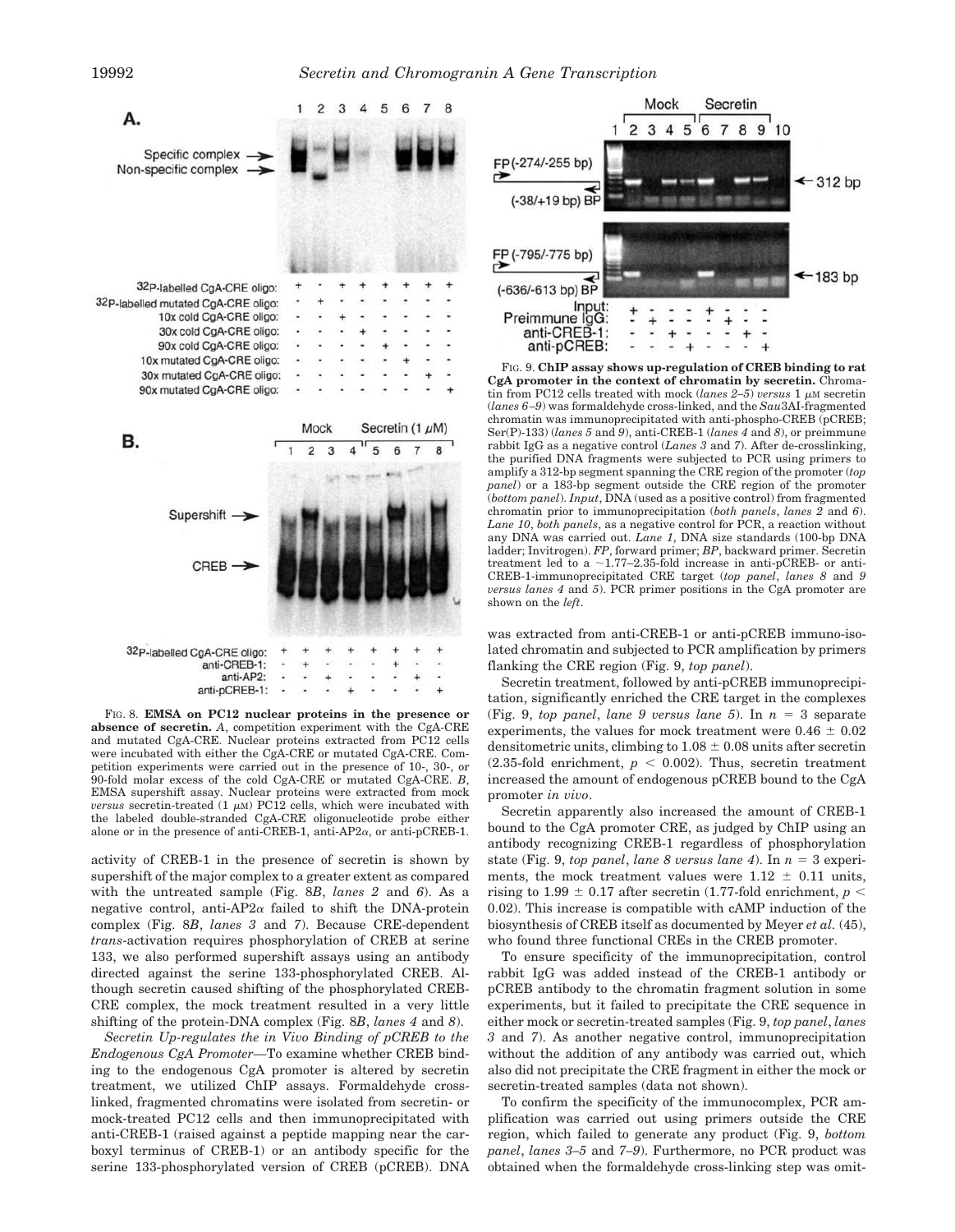ted (data not shown) or when no DNA was added to the PCR mixture (Fig. 9, both *top* and *bottom panels*, *lane 10*). As positive controls for the PCR reactions, DNA extracted from the chromatin fragments prior to immunoprecipitation (input DNA) did amplify on PCR (Fig. 9, both the *top* and *bottom panels*, *lanes 2* and *6*). Thus, secretin seems to specifically increase the amounts of both pCREB and CREB-1 bound to the CgA CRE sequence in the context of chromatin *in vivo*.

### **DISCUSSION**

We recently found secretin to be an effective chromaffin cell secretagogue, inducing 26% of cell total catecholamine release (16). Secretin-induced catecholamine release appears to depend solely upon  $Ca^{2+}$  release from intracellular stores. Because CgA, the major soluble protein in chromaffin vesicles, is co-stored and co-released with catecholamines (17), we tested whether secretin induces resynthesis of just-secreted protein by activating transcription of the CgA gene. We found that secretin augmented transcription of the endogenous CgA gene  $(-6.2\text{-fold})$  as well as *trans*-activation of the CgA promoter/ luciferase reporter construct (8–10-fold). Among peptidergic secretagogues, secretin appears to be the most potent  $(EC_{50},$  $\sim$ 7 nM; Fig. 2A) and effective in stimulating CgA gene transcription  $(46)$ .

Studies with a series of 5'-progressive deletion mutants of the CgA promoter revealed a dramatic  $(\sim 96\%)$  drop in secretinmediated CgA promoter activity upon deletion from  $-77$  to  $-62$ bp (Fig.  $2B$ ), a region encompassing the CRE box, at  $5'$ - $(-71)$ bp)TGACGTAA(-64 bp)-3' (31). The crucial role of the CRE in secretin response was further verified by several point mutations within the CRE itself (Fig. 2*C*) and upon their transfer to a heterologous thymidine kinase promoter (Fig. 2*D*). In addition, we have shown in our competition experiments that PC12 nuclear proteins formed specific complexes with CgA-CRE oligonucleotides, because 10- to 90-fold molar excesses of the unlabeled CgA-CRE dose-dependently abolished the CgA-CREnuclear protein complex (Fig. 8*A*). These findings indicate that the CRE *in cis* is both necessary and sufficient for mediation of secretin-induced CgA gene transcription. Of note, other secretory stimuli such as nicotine or PACAP also mediate their effects on CgA gene transcription through the CRE *in cis* (27, 46–48).

Diminution of secretin-induced CgA gene transcription after chemical blockade of PKA (Fig. 3*A*) or after overexpression of the PKA inhibitor protein PKI indicate involvement of the cAMP-PKA pathway in secretin signaling to CgA gene transcription (Fig. 3, *B* and *C*). In addition, the present findings of general chemical blockade of plasma membrane Ca<sup>2+</sup> channels by  $ZnCl_2$  (Fig. 4A), cytosolic  $Ca^{2+}$  chelation by BAPTA-AM (Fig. 4*B*), or chemical inhibition of phospholipase C (Fig. 4*C*) point to a crucial role of  $Ca^{2+}$  (influx from extracellular medium and release from intracellular stores) that contributes 50–62% of secretin signaling to CgA gene transcription.

How might PKA and  $Ca^{2+}$  cross-talk to mediate secretin signaling to CgA gene transcription? The existing literature indicates that the ultimate target of both PKA and  $Ca^{2+}$  is the transcription factor CREB (49). It is already well established that, following increases in intracellular cAMP levels and activation of PKA, the catalytic subunit of PKA translocates into the nucleus and phosphorylates CREB, leading to stimulation of gene transcription (50). Subsequent studies have identified additional CREB kinases, including members of the calcium/ calmodulin-dependent kinase family (51, 52) and the ERKstimulated RSK kinases (34, 53). Previous studies have demonstrated that a variety of kinase-signaling pathways can differentially contribute to  $Ca^{2+}$ -mediated phosphorylation of CREB in PC12 cells (49). It has also been reported that calci-



FIG. 10. **Proposed signal transduction scheme for activation of chromogranin A gene transcription by secretin with results suggested by the current experiments.** *AC*, adenylyl cyclase; *CRE*, (71 bp5--TGACGTAA-3-64 bp); *Gs*, stimulatory heterotrimeric Gprotein; *Gq*/*11*, heterotrimeric G-protein of the Gq/11 family; *ICS*, intracellular  $Ca^{2+}$  store;  $IP_3$ , inositol 1,4,5-trisphosphate;  $IP_3R$ , receptor for IP<sup>3</sup> ; *B-Raf*, neuronal Raf (MAP kinase kinase kinase) isoform; *PIP<sup>2</sup>* , phosphatidylinositol-4-biphosphate.

um-mediated phosphorylation of CREB in PC12 cells occurred via ERK-dependent phosphorylation of the CREB kinase, RSK2 (54). Using the PC12 cell model system, it has been shown that both calcium and cAMP stimulated CREB-dependent transcription via a Rap1 (Ras-related small G-protein)-B-Raf (neuronal Raf isoform)-ERK pathway (55, 56). Consistent with these findings, we found almost complete abolition of secretin-induced CgA gene transcription after a chemical blockade of MEK (Fig. 5*A*) or ERK (Fig. 5*B*) or overexpression of dominant negative mutants of ERK1, ERK2, or RSK2 (Fig. 5*C*). Involvement of ERK is further confirmed by the finding of augmented phosphorylation of ERK1/2 in response to secretin (Fig. 6). Of note, nicotine also transactivates CgA gene transcription through the MAP kinase pathway (57).

The involvement of CREB in secretin signaling to CgA gene transcription is further substantiated by the following findings: (i) substantial *trans*-activation  $(\sim 21$ -fold) of a GAL4-CREB *trans*-activator fusion protein in response to secretin (Fig. 7*A*); (ii) complete abolition of secretin-induced CgA gene transcription after overexpression of the dominant negative mutant of CREB (KCREB) (Fig. 7*B*); and (iii) secretin-induced binding of CREB to the CgA CRE as shown by an EMSA gel shift experiment with CREB-1 anti-serum (Fig. 8*B*, *lanes 2* and *6*). Stimulation of CREB-dependent transcriptional activity is generally achieved by phosphorylation of CREB at serine 133 (50). In line with this, we found that secretin stimulated phosphorylation of CREB using an antibody that specifically recognizes the CREB Ser-133 epitope in its phosphorylated state (Fig. 8*B*, *lanes 4* and *8*). Consistent with the *in vitro* EMSA gel shift assays (Fig. 8), the ChIP assay confirms that secretin significantly up-regulated the binding of pCREB and CREB-1 to the endogenous CgA CRE *in vivo* (Fig. 9, *top panel*, *lanes 4*, *5*, *8*, and *9*). Based on our findings, we thus propose that secretin